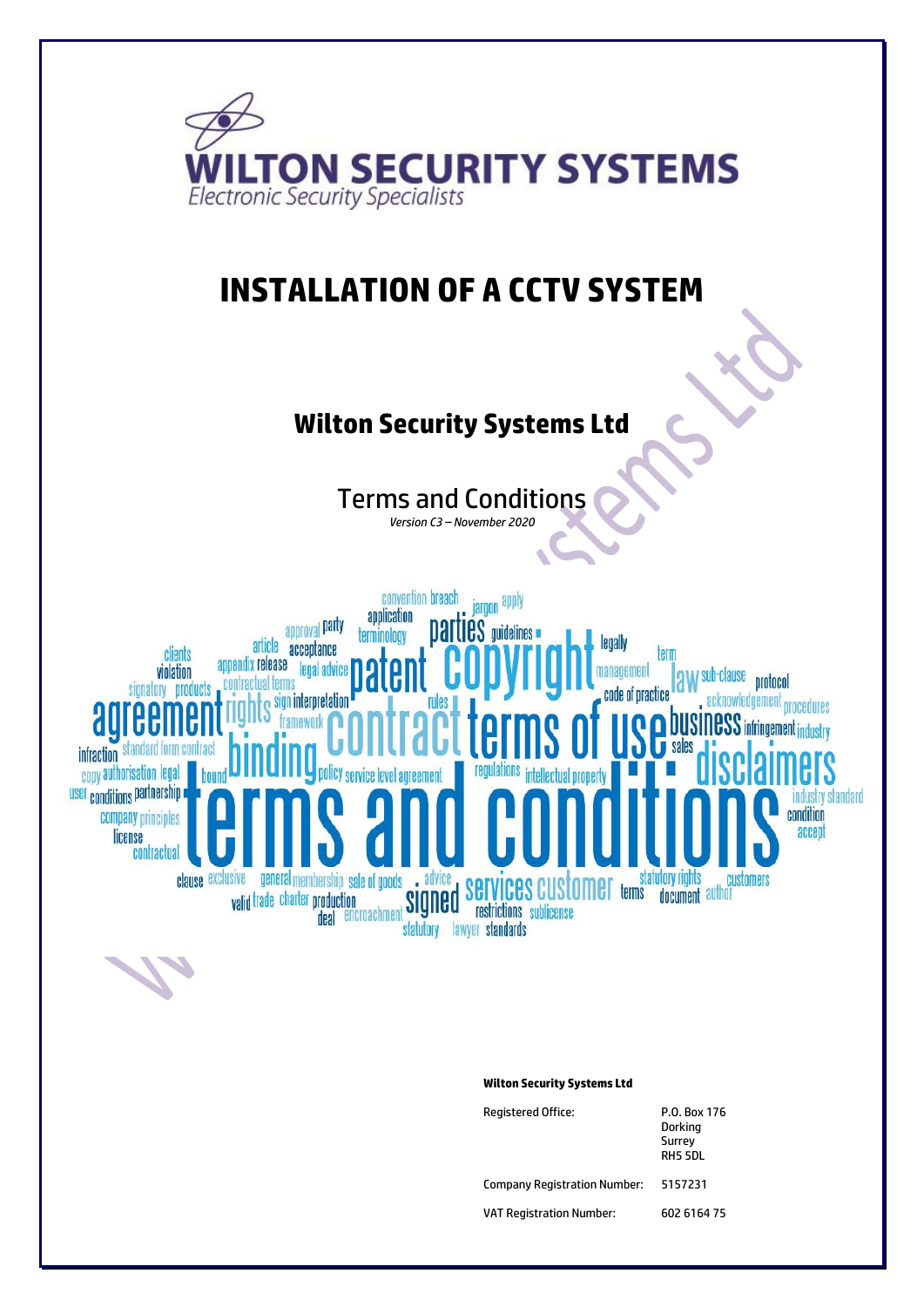#### **Introduction**

We fully appreciate from the outset that these Terms and Conditions are long and detailed and we apologise for that. However, they are there for your protection as much as ours. We want to make our services and costs as transparent as possible to avoid any misunderstanding in the future.

This document therefore seeks to explain everything about our services and costs so you have a clear understanding of the agreement between us and to provide a reference document for the future.

We are also required to provide and publish these Terms and Conditions by both our Insurance Company *(who provide our efficacy insurance/professional indemnity)* and also our accreditation body the 'Security Systems Alarms and Inspection Board' (SSAIB).

#### **Nothing contained within these Terms and Conditions affects your statutory rights.**

#### **Statement of Facts**

**Wilton Security Systems Ltd are a registered limited company in the United Kingdom who install and Maintain Intruder Alarms, CCTV, Access Control and other electronic security systems. The company is regulated and inspected by the SSAIB. and is a 'Police Compliant Company'for the installation of Intruder Alarm systems with Police response.**

#### **Part 1 - Definitions**

In these Terms and Conditions, the following expressions shall have the following meanings: -

- 1.1 **Company** Wilton Security Systems Ltd
- 1.2 **Customer** The person, organisation or company being a signatory to this Contract and referred to in these Terms and Conditions as **'You'** or **'Your'**
- 1.3 **Premises** The premises referred to in the System Design Proposal or where the CCTV system subject of this contract is installed.
- 1.4 **Installation** The installation or **System** is the CCTV system as specified in the System Design Proposal or the security system subject of this contract.
- 1.5 **Contract** The documents forming this contract may include the System Design Proposal, Quotation, Acceptance form, Maintenance Schedule and these Terms and Conditions.
- 1.8 **System Design Proposal** means the design specification which defines the level of protection and equipment installed as part of the Security System installation.
- 1.9 **Preventative Maintenance** means the routine inspection of the installation to confirm that it continues to function in accordance with the System Design Proposal and to identify and rectify any items found faulty, worn, or in need of scheduled replacement. The Company offers different types of Preventative Maintenance contracts offering different level of cover.
- 1.10 **Corrective Maintenance** means the response to a customer reporting a fault with their CCTV system and the subsequent repair of such faults, including false alarms from security systems.
- 1.11 **Accreditation** means the accreditation given to the Company by an independent inspection body who ensure our compliance with European Regulations for the installation and maintenance of Security Systems.
- 1.12 **SSAIB**  means the 'Security Systems Alarms and Inspection Board', by whom we are regulated, accredited and inspected, to ensure continued compliance with their standards and such other regulations which we are required to adopt
- 1.15 **HIK Connect** Is an 'APP' for smartphones that enables you to view your CCTV system remotely using an internet connection at your premises which connects to server's owner and operated by Hikvision the CCTV equipment manufacturers.
- 1.16 **Drive Care Plan** Is an optional guarantee extension for CCTV installations, providing enhanced cover for your Video Recorder's Hard-Drive, including extended guarantee and data recovery services.
- 1.17 **Insurance** The Company carries limited liability insurance in connection with its business, details of which are available upon request. The Company also holds Efficacy insurance which requires that you return a signed copy of these T & Cs to the Company in order to comply with conditions of that insurance.

\_\_\_\_\_\_\_\_\_\_\_\_\_\_\_\_\_\_\_\_\_\_\_\_\_\_\_\_\_\_\_\_\_\_\_\_\_\_\_\_\_\_\_\_\_\_\_\_\_\_\_\_\_\_\_\_\_\_\_\_\_\_\_\_\_\_\_\_\_\_\_\_\_\_\_\_\_\_\_\_\_\_\_\_\_\_\_\_\_\_\_\_\_\_\_\_\_\_\_\_\_\_\_\_\_\_

1.19 **Normal Working Hours –** means Monday to Friday 08:00 hrs to 18:00 hrs *(excluding Statutory Holidays)*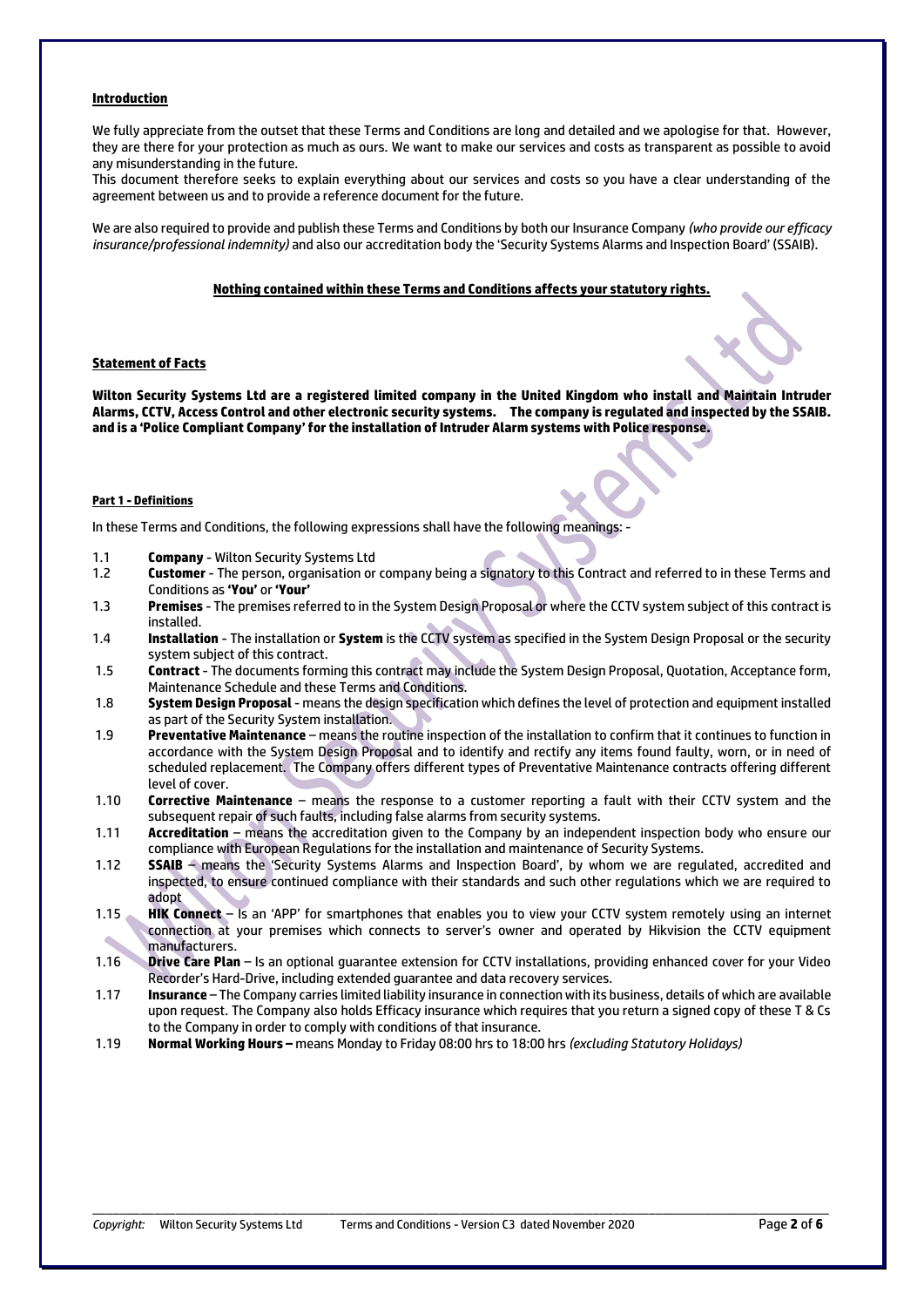## **Part 2 – General**

2.1 Verbally issuing an instruction to the Company to carry out work is a 'Contract' and signifies the acceptance of these Terms and Conditions along with any other requirements defined in the System Design Proposals (SDP). For the purposes of clarity where the requirements of the System Design Proposal conflict with any part of these T&Cs, the SDP will take precedence. All other items and conditions not contained in or implied by the Contract are excluded. Nothing in these T&Cs, either stated or implied shall detract from the Customer's statutory rights. Our Terms and Conditions may be updated occasionally and the Latest T&Cs can be viewed on our website and supersedes all others.

## **Part 3 – Costs & Quotation**

3.1 - The quoted cost of the installation may be revised if:

- 3.1.2- You decide that you want the work completed more urgently than agreed.
- 3.1.3- You change the System Design Proposal.
- 3.1.4- Your premises are in some way unsuitable for the installation to be completed in the form described in the System Design Proposal, for reasons or circumstances that was not apparent at the time of the original survey or there are circumstances we were not aware of at the time of providing our quotation.

3.2 – Under the terms of this installation agreement, Wilton Security Systems Ltd cannot be held liable for client IT issues including but not limited to; a change of router, failed connection, change of internet service provider, re-set of routers, new mobile phone requiring APPs to be reloaded etc, loss of settings on the router, router/Wi-Fi performance or a new operating system. Any calls to site to remedy such issues will be chargeable.

3.3 – It should be noted that internet service providers (ISP) may periodically change the operating software and firmware of their services and connections which may result in the SmartCom installed at your premises from being able to connect to the servers providing the remote viewing 'HIK-CONNECT' App.

3.4 - This may be done remotely by the ISP with the router functions being changed without your knowledge. In some circumstances these changes may limit the availability of so called 'inbound' and 'outbound' connections to external sites (i.e. Hikvision's servers) and in the absence of this two-way connection provision, your HIK-Connect APP SmartCom may be prevented from working correctly. This is again totally out of our control and we cannot accept any responsibility of the actions of your internet service provider.

3.5 – Where changes are made by the ISP, you should normally be able to contact them and ask for any such limitation to be removed your service.

3.6 – Obviously we will check that the system is working correctly at the time of installation, but cannot be held responsible if ISPs make later changes to their infrastructure which prevents these connections.

## **Part 4 – Customer's obligations**

The following duties must be carried out by the Customer before installation starts to enable the Company to successfully install the System.

The Customer must therefore: -

4.1 - Obtain and pay for all necessary consents and licences for the installation of the CCTV System (such as landlord's consent); by signing this contract you guarantee that you have full authority to allow us to install and maintain the installation and no other consents are required.

4.2 - Give the Company free unhindered access to the premises on the date and time agreed to maintain the CCTV System, and arrange for easy access to all working areas and surfaces for the Company engineers to carry out the necessary work to maintain the CCTV System.

4.3 - You must not interfere with, or allow anyone else to interfere with, adjust, service or attempt to repair or reset the CCTV Equipment at any time, as this may invalidate any warranty etc.

4.4 - Supply adjacent to the proposed location of the CCTV equipment, a minimum of two, 13-Amp mains sockets for the Recorder and Monitor.

4.5 - You also agree to provide at your cost, an adequate ongoing electricity supply for the Equipment to operate correctly.

4.6 - Advise the Company of the existence of concealed water, gas, electricity, telephone or other services and point out to the installation engineer their location before work commences.

4.7 -The Company will use reasonable skill and care in identifying any concealed services not so advised of. However, the Company will only be liable for damage to these services or for resulting damage to the extent that it does not take such reasonable care.

4.8 - Where damage could be inadvertently caused, which may not be immediately apparent to our operatives, the Company cannot be held liable where it has not been notified of such a possibility at the time of our visit.

4.9 – Where required, be responsible for the lifting of any floorboards or floor coverings other than carpets. Note that the Company cannot be held responsible for any damage as a result of lifting and re-fitting carpets or be responsible for any proposed flush fitting of units and making good thereafter.

4.10 - If the Customer wishes the Company to use any existing CCTV equipment as part of the System, it will be assumed to be in full working order and compatible. Where the Company on installation, discovers this is not the case, any work required to bring such equipment up to an acceptable standard or made compatible, will be charged for on a time and material basis, but only after agreement with the Customer.

\_\_\_\_\_\_\_\_\_\_\_\_\_\_\_\_\_\_\_\_\_\_\_\_\_\_\_\_\_\_\_\_\_\_\_\_\_\_\_\_\_\_\_\_\_\_\_\_\_\_\_\_\_\_\_\_\_\_\_\_\_\_\_\_\_\_\_\_\_\_\_\_\_\_\_\_\_\_\_\_\_\_\_\_\_\_\_\_\_\_\_\_\_\_\_\_\_\_\_\_\_\_\_\_\_\_

Continued……………………..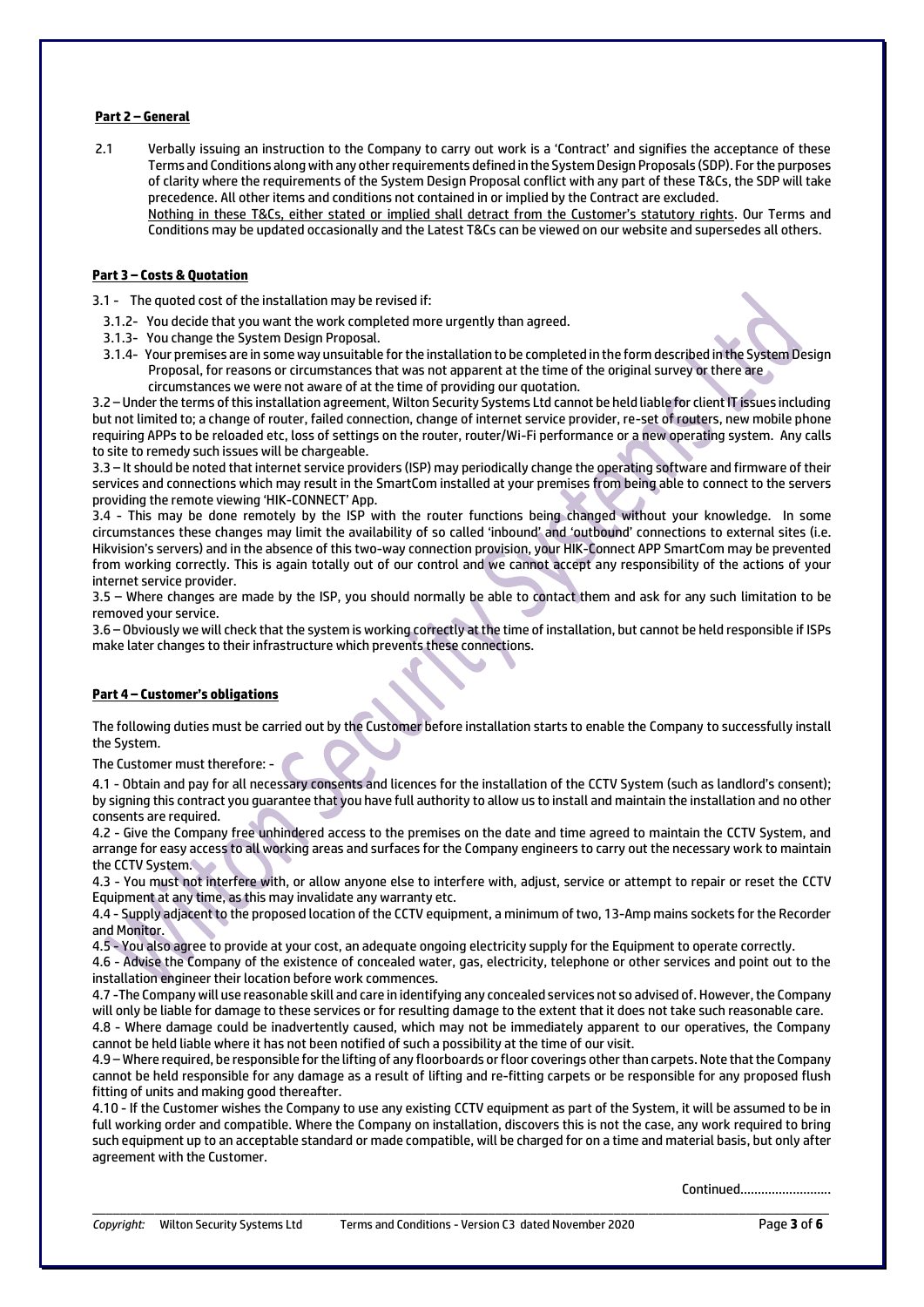4.11 – During the course of an installation and before the installation is complete and handed over, should any equipment already fitted to the fabric of the building be stolen or rendered unusable due to vandalism, the replacement of that equipment will be the responsibility and liability for its replacement will rest with the customer.

4.12 – Ensure that a stable and unrestricted Broadband service is available at your premises if you wish to use the Hik-Connect APP. Your Internet Service provider must at all times allow unrestricted internet access for our equipment to provide inbound and outbound connections to Texecom' s servers.

## *Post Installation Obligations*

4.13 - It is the responsibility of the Customer after the installation is completed, to refit any floorboards, carpets or other floor coverings lifted by the customer before installation and to carry out any building work, cutting away, decoration or making good unless specifically stated in the Specification (SDP), other than any required by the failure to exercise reasonable care and skill by the Company its employees or agents. Carpets etc. will normally be re-laid by the engineers to the best of their ability, but the standard of that re-fitting is not guaranteed.

4.14 – At all times after the installation is completed the Customer will: -

4.14.1 - Operate the System in accordance with the instruction manual provided;

4.14.2 – Maintain a fully working Broadband service if you rely on monitoring your system on your smartphone etc.

4.14.3 - Pay for all electrical supplies to the System and remain responsible for the upkeep and maintenance of such supplies;

## **Data Protection**

4.15 – It is the express responsibility of the customer to ensure compliance with the GDPR regulations 2016, Data Protection Act 2018 and the Information Commissioner's Office CCTV Code of Practice 2018. By Law the customer may be responsible for registering the system with the Information Commissioners' Office. This does not apply to all situations and therefore you are advised to seek advice:

## **Information can be obtained from the Information Commissioner's Office: - Website: www.ico.gov.u[k http://www.ico.gov.uk](http://www.ico.gov.uk/) 'Data Protection Act and GDPR regulations regarding the installation of CCTV systems'.**

## **Part 5 - Company's Obligations**

5.1 - The Company will install the CCTV System at the premises or site specified in the Quotation/SDP on the anticipated date.

5.2 - The Company reserve the right to ask for a deposit and where this is required it will be shown on the Installation Agreement/Contract.

5.3 -The Companies engineers are very experienced and will use reasonable endeavours to install the CCTV System neatly and to conceal cables wherever possible, but where this is impractical the cables will be surface run, *(Normally only after discussion with the customer if present).*

5.4 - The CCTV System will be installed in accordance with the recommendations contained in the SSAIB Code of Practice 'SS2003' and any relevant current 'European Standards if specified on the SDP. Any change made in the Standards or Codes of Practice will not be deemed to be retrospective to any existing installations.

5.5 - On installation, the Company will give one briefing and demonstration of the CCTV System to the Customer or his/her representative. *(There will be an additional charge for further return visits to complete additional instructions to others etc.*

5.6 – Following installation we will issue you with a 'Certificate of Compliance' (Warranty) and a 'Certificate of Conformity' (issued by the SSAIB) to confirm that the installation has been completed in accordance with current regulations etc.

5.7 - Where a deduction from installation cost has been made by the Company for the installation of first fix wiring by a third party, our engineers can only check the position of such wiring against their original specification. We cannot check or be held responsible for the integrity of the wiring as inevitably the wire runs are concealed behind plaster, under floors etc. Please be advised that the Company will only become aware of any problems with the integrity of the wiring when our engineer attempts to power up and commission the CCTV system.

5.8 - Carry out at the Company's expense any repairs or replacement to the CCTV System *(excluding existing equipment of the Customer's, incorporated into the new system)* required by any faulty materials or workmanship within twelve months of the Installation Date.

5.9 - At the request of the Customer, carry out such further works to the CCTV System as are necessary to keep the same in operation or to modify, upgrade or replace the System at a price agreed by the Customer and the Company.

# **Part 6 – Preventative and Corrective Maintenance**

6.1 – Preventative Maintenance contracts are on a one-year fixed term basis running from the date of installation. The Company will offer ongoing contracts and will send details and a quotation for the following year's charges, at least four weeks before expiry of the annual term. The Company shall have the right to increase such charges at each renewal from year to year, with charges reviewed on 1<sup>st</sup> January each year.

6.2 - The Company will carry out Maintenance services of the customers CCTV system as set out in the Installation Notes and as agreed in writing between the Customer and the Company.

6.3 - Maintenance Contracts for CCTV systems are optional and renewal is at the discretion of the customer.

6.4 - The Company will carry out routine maintenance inspections during the hours of 08:30 to 17:30 Monday to Friday (excluding Bank Holidays) on a date previously agreed with the Customer and in accordance with the relevant Standard where applicable.

6.5 – Where an engineer attends the customers premises at a time agreed in advance with the customer, to complete a preventative maintenance inspection and there is no one at the premises leading to an aborted visit, that visit will be deemed to have been completed and any return visit requested by the customer will be chargeable.

\_\_\_\_\_\_\_\_\_\_\_\_\_\_\_\_\_\_\_\_\_\_\_\_\_\_\_\_\_\_\_\_\_\_\_\_\_\_\_\_\_\_\_\_\_\_\_\_\_\_\_\_\_\_\_\_\_\_\_\_\_\_\_\_\_\_\_\_\_\_\_\_\_\_\_\_\_\_\_\_\_\_\_\_\_\_\_\_\_\_\_\_\_\_\_\_\_\_\_\_\_\_\_\_\_\_

Continued……………………..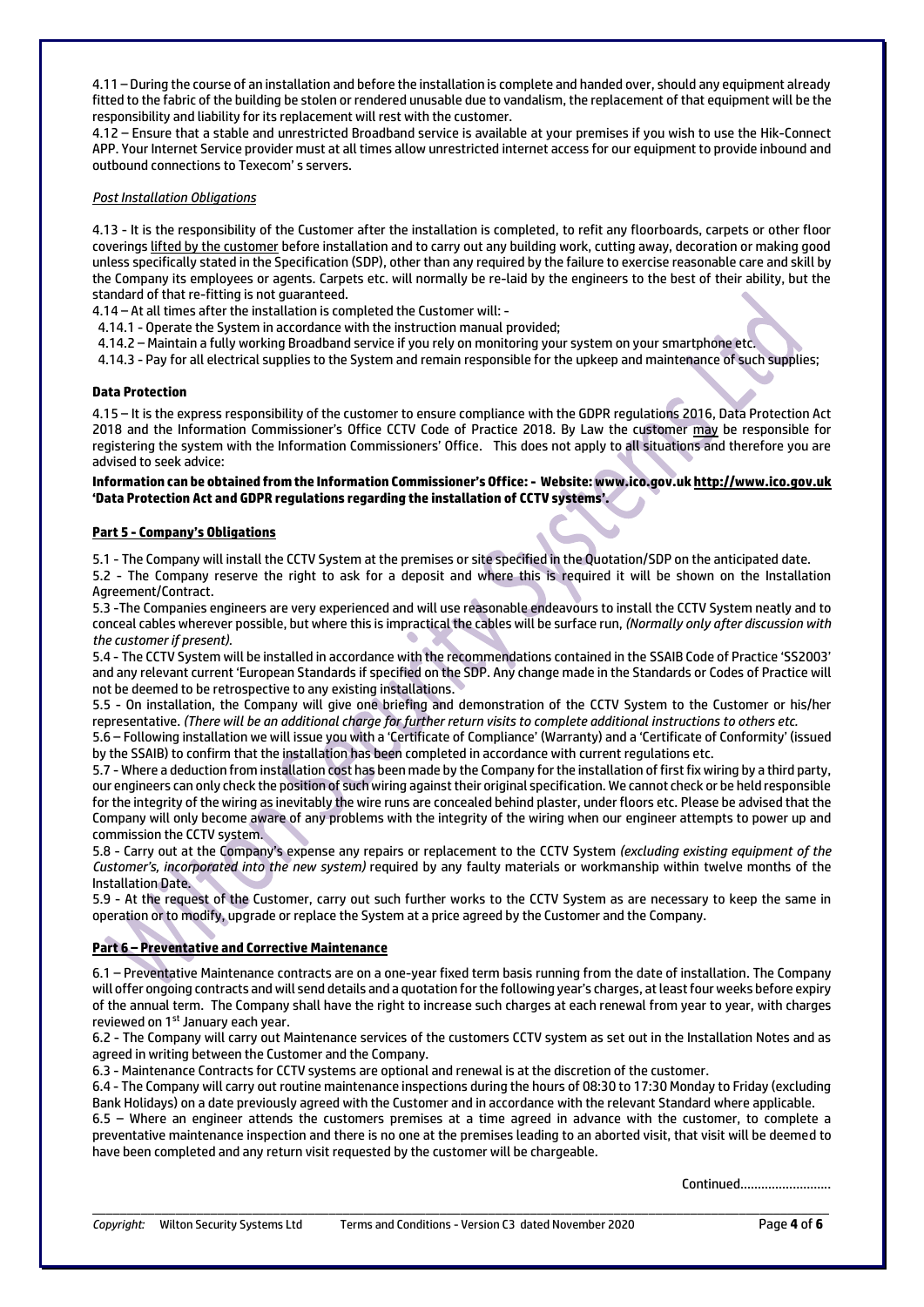6.6 – For customers with maintenance plans that include non-chargeable call-outs of our engineers, such call-outs are only for visits during Normal Working Hours. Where customers have maintenance plans that include non-chargeable equipment replacements if faulty, that will only include repair or replace equipment, at our discretion, free of charge, where it is found faulty due to fair wear and tear *(i.e. not damaged).* The Company's liability under these Maintenance Plans is strictly limited to the replacement or repairs to the installation.

6.7 - All call-outs outside our Normal Working Hours would normally be chargeable, regardless of the Maintenance plan held. If we attend your premises at your request, in the event of a breakdown etc, such calls will normally be chargeable. *(Subject to contract type).* Where non-chargeable call-outs are included in your maintenance contract - If we attend at your request and no fault is found – that call may then be chargeable at our discretion.

6.11 - Your Preventative Maintenance contract, subject to contract type, may not include charges for any replacement parts which may therefore be charged as extra.

6.12 – Any call for us to attend your premises in an emergency will normally receive a response within 24 hours or as mutually agreed otherwise.

# **Part 7 - General Conditions**

7.1 - Ownership of the installation and the Equipment will pass to the Customer on full payment of the balance of monies due after installation.

7.2 - The Customer will not assign, sell, charge, mortgage, pledge or attempt to part with possession of any part of the Company Equipment nor any interest in it, nor encourage or allow any person to adjust, tamper, alter or interfere in any way whatsoever with the Company Equipment.

7.3 - The Company is entitled to transfer or assign all or any of its rights in this Agreement and to perform any of its obligations through nominated subcontractors although the Company will still be responsible to the Customer for its obligations.

7.4 - Any variation or modification of any of the terms and conditions of this Agreement must be evidenced in writing and signed by a duly authorised representative of the Company.

7.5 – Throughout the duration of the installation warranty and subsequent preventative maintenance contracts, the company will protect the integrity of the CCTV installation and its bespoke programming parameters, from unauthorised tampering or changes to the system, by means of a security lock feature integrated into the control equipment (Engineer Access Code). This feature allows only authorised engineers of the company to gain access to system parameters and programming. This security code 'lock' will remain in effect throughout your service agreement. Upon termination of all service agreements with the company, we will release this code to the customer upon written request, free of charge.

7.6 – Under the terms of this installation agreement, Wilton Security Systems Ltd cannot be held liable for client IT issues including but not limited to; change of router, failed connection, change of internet service provider, re-set of routers, new mobile phone, loss of settings on the router, router/Wi-Fi performance or a new operating system. Any calls to site to remedy such issues will be chargeable.

7.7 – Where remote viewing is provided using a smartphone 'APP', (HIK Connect) then that service is provided by the equipment manufacturers. The service is currently provided free of charge, (and has been for some years), however we have no control over the provision of this service and make no guarantees that the manufacturers will not impose a charge for this service in the future, for which the customer will then be liable to pay any such charges.

7.8 - We cannot be held responsible for any failures or issues involving this third-party provided service.

# **Part 8 – 'Drive Care Extended Warranty'**

8.1 -DRIVECARE& DRIVECARE PLUS – The provision of a Drive Care extended warranty may be included in all new CCTV installations at the request of the customer. This provides an extended warranty by the manufacturers of your '**Seagate Surveillance Hard-Drive'** It will last for up to Three years from the date of installation.

8.2 - Any failure of the CCTV hard-drive during that period will result in a free replacement hard-drive of similar size and specification.

8.3 - For customer with DRIVECARE PLUS and at the customer's specific request, efforts will be made by the manufacturer (Seagate) to recover any data on the defective drive, without charge. No guarantee of data recovery can be offered although they quote a 90% success rate. Where a customer requests this data recovery service, a charge of £25 Ex Vat will be made for us to securely return the drive to Seagate for data recovery purposes where so requested by the customer. Other charges may include the attendance of an engineer at your premises to change the hard drive. All such additional charges will be shown on your DriveCare 'Certificate of Cover'.

**8.4 - Seagate Conditions:** This Service Plan does not provide coverage for attempted data recovery, loss or damage to your Equipment caused by or resulting from any of the following, unless otherwise explicitly stated below:

8.4.1 - Pre-Existing faults at the time of installation.

8.4.2 - Mechanical, electrical or operational breakdown of Your Video Recorder – OUR LIABILITY IS SOLELY LIMITED TO THE RECOVERY ATTEMPT OF YOUR LOST OR DAMAGED DATA, AND WE SHALL NOT BE RESPONSIBLE FOR REPAIRING OR REPLACING YOUR ORIGINAL RECORDER, EXCEPT FOR THE PROVISION OF A NEW HARD-DRIVE WHERE APPROPRIATE.

8.4.3. - Unauthorized repairs, improper installation or attachments or transportation damage, Lack of manufacturer specified maintenance or improper equipment modifications; and Vandalism, animal or insect infestation, rust, dust, corrosion, defective batteries, battery leakage, or acts of nature or any other external peril originating from outside the Equipment.

\_\_\_\_\_\_\_\_\_\_\_\_\_\_\_\_\_\_\_\_\_\_\_\_\_\_\_\_\_\_\_\_\_\_\_\_\_\_\_\_\_\_\_\_\_\_\_\_\_\_\_\_\_\_\_\_\_\_\_\_\_\_\_\_\_\_\_\_\_\_\_\_\_\_\_\_\_\_\_\_\_\_\_\_\_\_\_\_\_\_\_\_\_\_\_\_\_\_\_\_\_\_\_\_\_\_

Continued: …………………………………